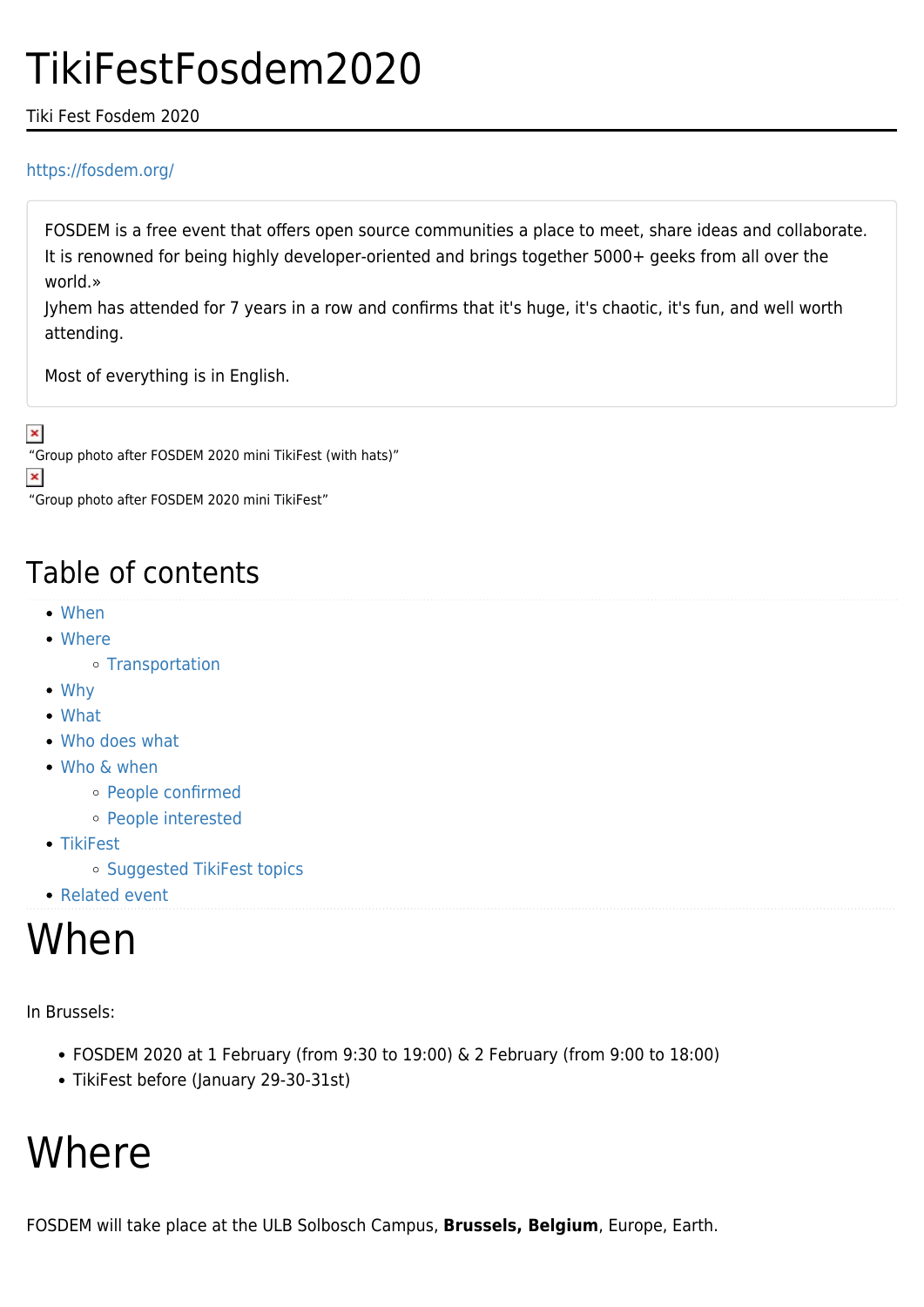### Transportation

- <https://fosdem.org/2020/practical/transportation/>
- Transportation fares: [http://www.stib-mivb.be/article.html?\\_guid=00b80e82-2783-3410-98be-aa45557d55aa&l=en](http://www.stib-mivb.be/article.html?_guid=00b80e82-2783-3410-98be-aa45557d55aa&l=en)

Hopefully, we find a place for a TikiHouse as usual. "TikiHouse" will be at the J-M+Jonny's place?

# Why

... would we want to be there?

It's fun, there are plenty of talks about Libre/Open-Source topics, there are a lot of interesting people to meet who are active or interested in Libre/Open-Source topics, it's an occasion of getting the word out about Tiki and adopt good ideas from other projects ;-)

Plus, we could take advantage of being together for renting a TikiHouse and having a TikiFest.

# What

... are our options?

We should submit talks which showcase the power of Tiki for the « Collaborative information and content management applications Devroom ». That gets Tiki and the speaker visbility during Fosdem and also forever after: the talk slides and video stay online on Fosdem's site.

The Call for Participation is here:<https://www.xwiki.org/xwiki/bin/view/Main/Events/Fosdem2020/DevRoom/CFP/>

#### **Important dates**

- December 9th 2019: deadline for submission of proposals
- December 15th 2019 or before: announcement of final schedule
- February 1st 2020, in the morning: devroom day

## Who does what

- **Jyhem** volunteers for keeping in touch with other projects and following up on any submissions we may want to do about a stand or anything at Fosdem. I did it before and I know that's enough occupation for me.
- **Torsten** brings the **Tiki display** (banner) and if necessary a **projector** (no tv/computer screen this time, as travelling by bus) -> does a projector make sense to use at a stand/booth, if we will have one?
	- we will have no booth/stand this year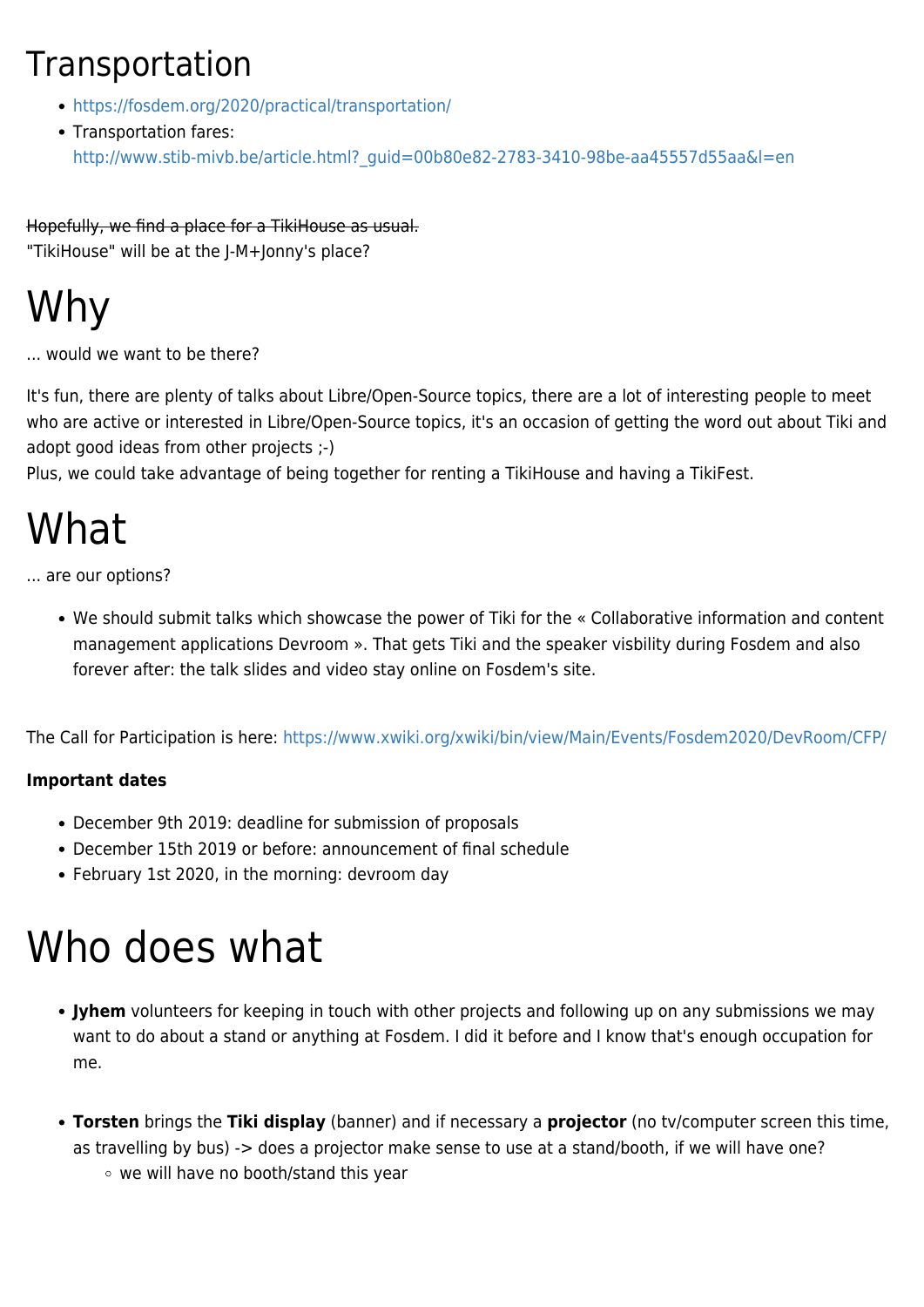# Who & when

### People confirmed

| Who                                                  | Arrival                                     | Departure                                                             | Comments                                                 |
|------------------------------------------------------|---------------------------------------------|-----------------------------------------------------------------------|----------------------------------------------------------|
| Jean-Marc Libs                                       | Tuesday, 28th                               | Monday, 3rd                                                           | Studio-hotel room rented<br>with Jonny<br><b>Flixbus</b> |
| jonny B                                              | Tuesday, 28th (16:00<br>Brussels-Midi/Zuid) | Monday, 3rd (19:00 Brussels- Eurostar Studio-hotel room<br>Midi/Zuid) | rented with Jyhem                                        |
| Almost definitely<br><b>Torsten</b>                  | before 1st                                  | after 2nd                                                             | Flixbus                                                  |
| luciash d' being $\Box$                              | Friday, 31st                                | Monday, 3rd                                                           | by Flixbus, rented room via<br>AirBnB                    |
| $\sim$ 1.1 $\pm$                                     |                                             |                                                                       |                                                          |
| add yourself by writing your username one line above |                                             |                                                                       |                                                          |

### People interested

- [Bernard Sfez / Tiki Specialist](https://tiki.org/user1974)
- $\bullet$  ...
- add yourself by writing your username one line above

# TikiFest

As discussed during [Roundtable Meeting 2019 09.](https://tiki.org/Roundtable-Meeting-2019-09) It would be great to spend more days together before Fosdem. Please update the above attendance table so we can plan suitable accommodation and travel plans.

## Suggested TikiFest topics

- Prepare trunk for branching, update vendor libs, fix bugs, finish new features... Any news update here? Thanks guys! Nice! lots of commits!
- Share examples of elaborate Tracker usage. Discuss best practices for common use cases.
- How could the tiki-check page design be improved while keeping in mind the page is both a useful standalone tool and some people's first sight of Tiki.
- Improvement of documentation and marketing
- How to recruit and train new consultants (for example for the German language market)
- Learn from other projects' strengths and weaknesses, for ex. Wordpress and Nextcloud (referring to the end product)
- …